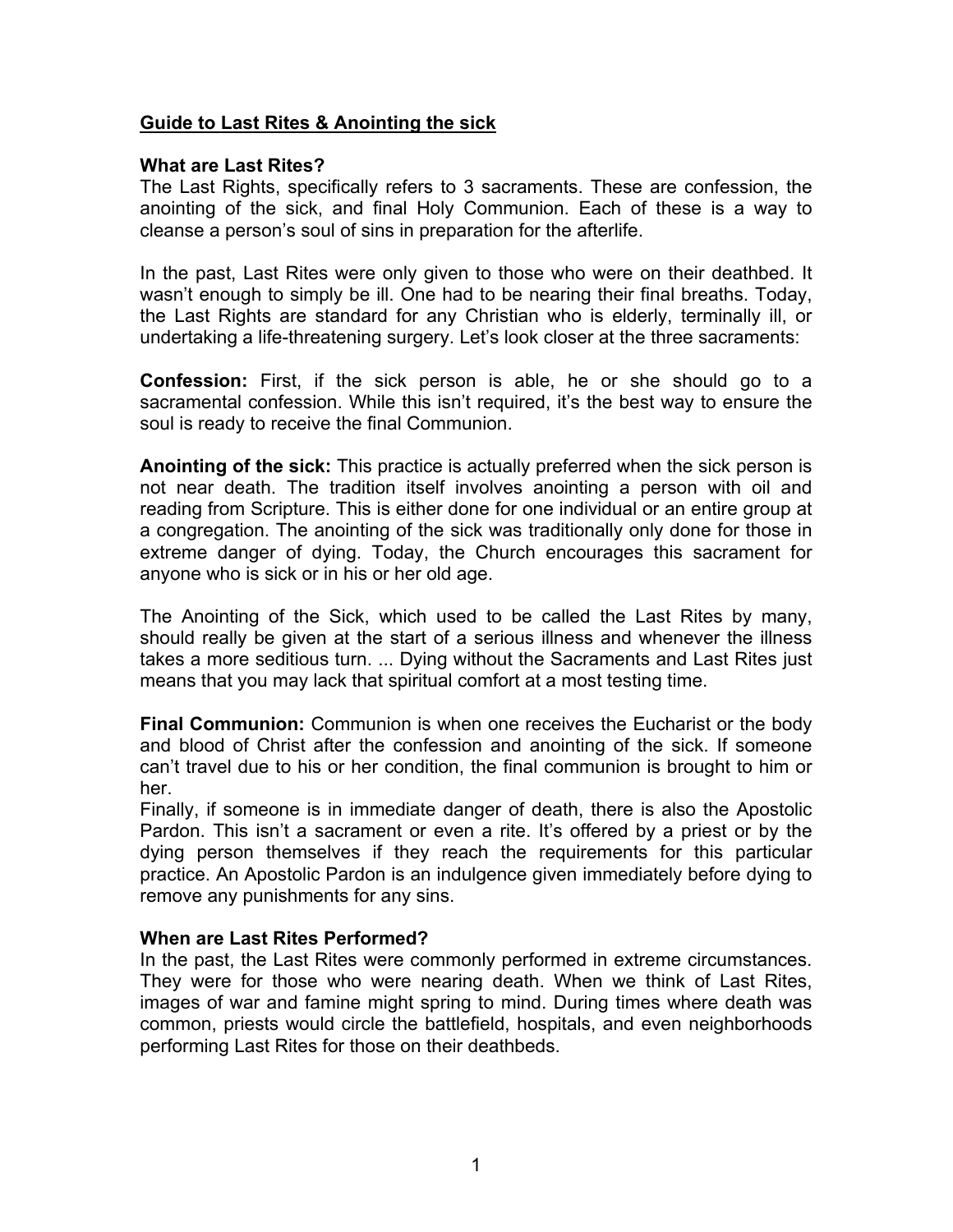Today, the Christian belief is a little different. There's a proper time for every sacrament. For example, confession and Holy Communion are welcome all the time.

However, anointing of the sick has some limitations. Even these aren't as strict as you might think. This is not a sacrament only for those at the point of death. The anointing of the sick is for anyone who is beginning to be in danger of death. Whether they're approaching their old age or they're suffering from a long-term illness, Last Rites are an option.

Christian leaders urge believers not to wait until the final moments to make the call for their loved ones. There are no limits to how many times one can receive the Last Rites. These can be given many times if needed. Because of this, it's safer to err on the side of caution when performing Last Rites.

# **What's Said During Last Rites?**

During the Last Rites, there are several prayers given. These are not funeral prayers, though these sometimes overlap. The first prayer is for the anointing of the sick. This prayer is simple. It goes, "Through this holy anointing may the Lord in his love and mercy help you with the grace of the Holy Spirit. May the Lord who frees you from sin save you and raise you up."

The priest will then say the Lord's Prayer. The priest will recite a final prayer during the communion— a prayer for protection from the Lord. It goes, "This is the Lamb of God who takes away the sins of the world. Happy are those who are called to his supper." The recipient will then consume the Eucharist, usually wine and a wafer, which concludes the sacraments.

# **Who Can Perform Last Rites?**

Only a bishop or priest gives certain sacraments. Only bishops and priests can be the minister for a confession or the anointing of the sick. However, in dire circumstances, lay people have actions they can take.

You don't need to be a priest or a bishop to perform the Holy Communion. There is no scripture restricting who can give a communion. This is something anyone can do if a priest is not reachable in time.

# **Who Can Receive Last Rites?**

If a sick person is not baptized and is approaching death, he or she can not request Last Rites. They will need to request a baptism, which is a gateway to the sacraments.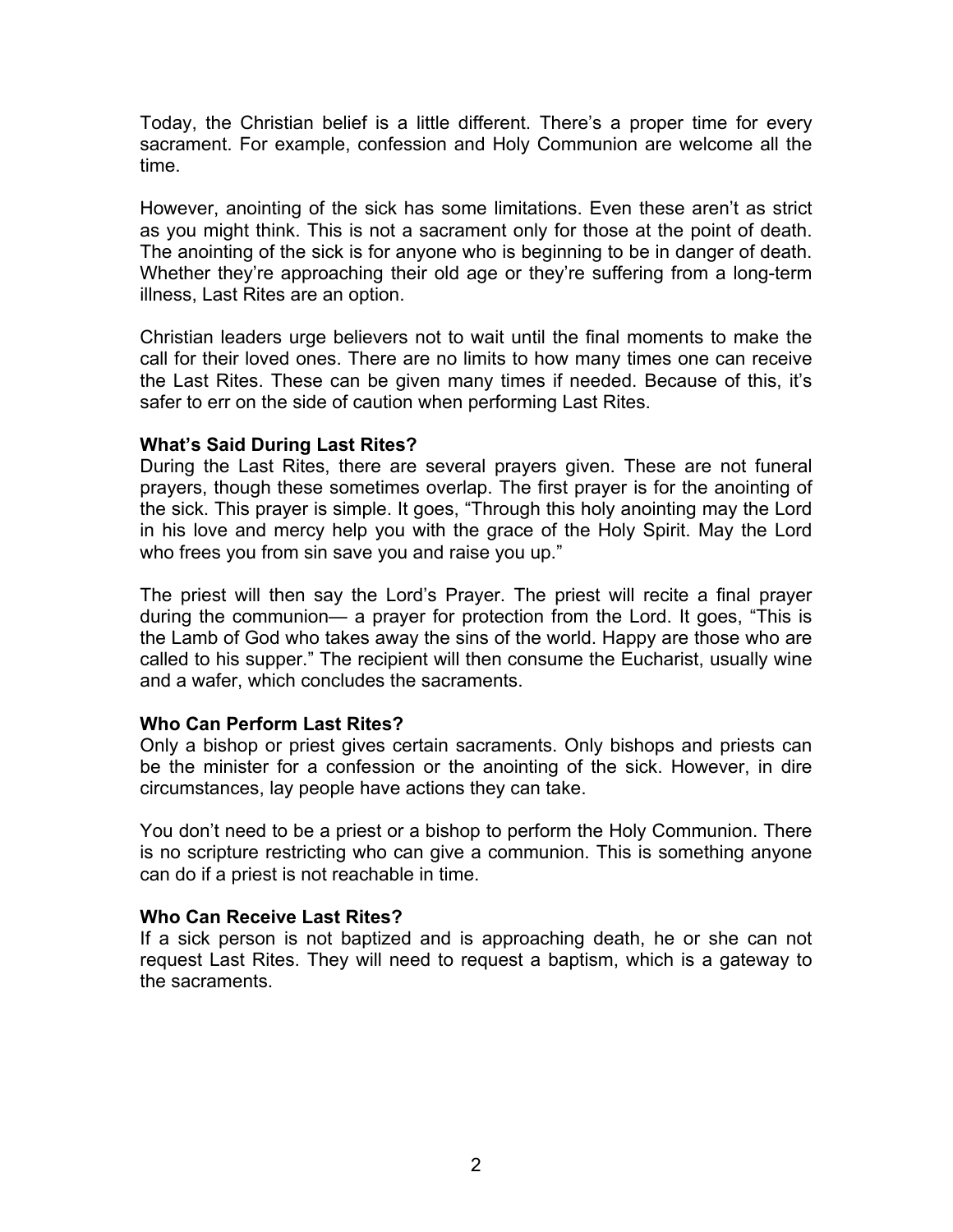### **How to Perform Last Rites**

The administration of the Last Rites depends on the specific circumstances. Some dying people are not able to travel or communicate, and they might not be in good standing with the church. All this plays a role in how these Last Rites are performed. However, here is an overview of the process.

### **Contacting the church**

The first step is to contact the church. If you or a loved one is nearing death and wants Last Rites, you'll need to make arrangements to do so.

However, you'll need to make arrangements with the church for the anointing of the sick. In some cases, a priest travels to a sick person and performs bedside Last Rites. Again, this will depend on the individual and the situation.

### **Sacrament of confession**

If the person can speak, the priest will start with the sacrament of confession. The priest first makes the Sign of the Cross, and they lead the ill person in what's known as an Act of Contrition. This is a prayer that expresses sorrow for one's sins.

Next, the priest recites the Apostles' Creed, which is a renewal of one's baptismal promises. The recipient does not need to be Christian to participate in these prayers.

# **Anointing of the sick**

The second sacrament is the anointing of the sick. If the recipient is Christian, they are anointed with holy oil. For non-Christian, the priest uses olive or seed oil. Again, the priest leads the recipient in a prayer to heal his or her body.

### **Communion**

Finally, the last sacrament is Communion. The priest gives the dying or ill recipient the Eucharist, the body and blood of Christ. This symbolizes food for the journey into one's next life in Heaven.

The last step in this sacrament is the final Communion prayer. If the person is conscious, he or she might request different prayers after the Last Rites.

### **Additional Last Rites**

It is not uncommon to perform several Last Rites for the same person. Because the Anglican Church does not recommend waiting until one is on their deathbed to perform the Last Rites, some people will receive this ceremony multiple times during their life.

Last Rites are commonly taken before any extreme medical treatments, like surgery. They're also common for the elderly who aren't sure how much time.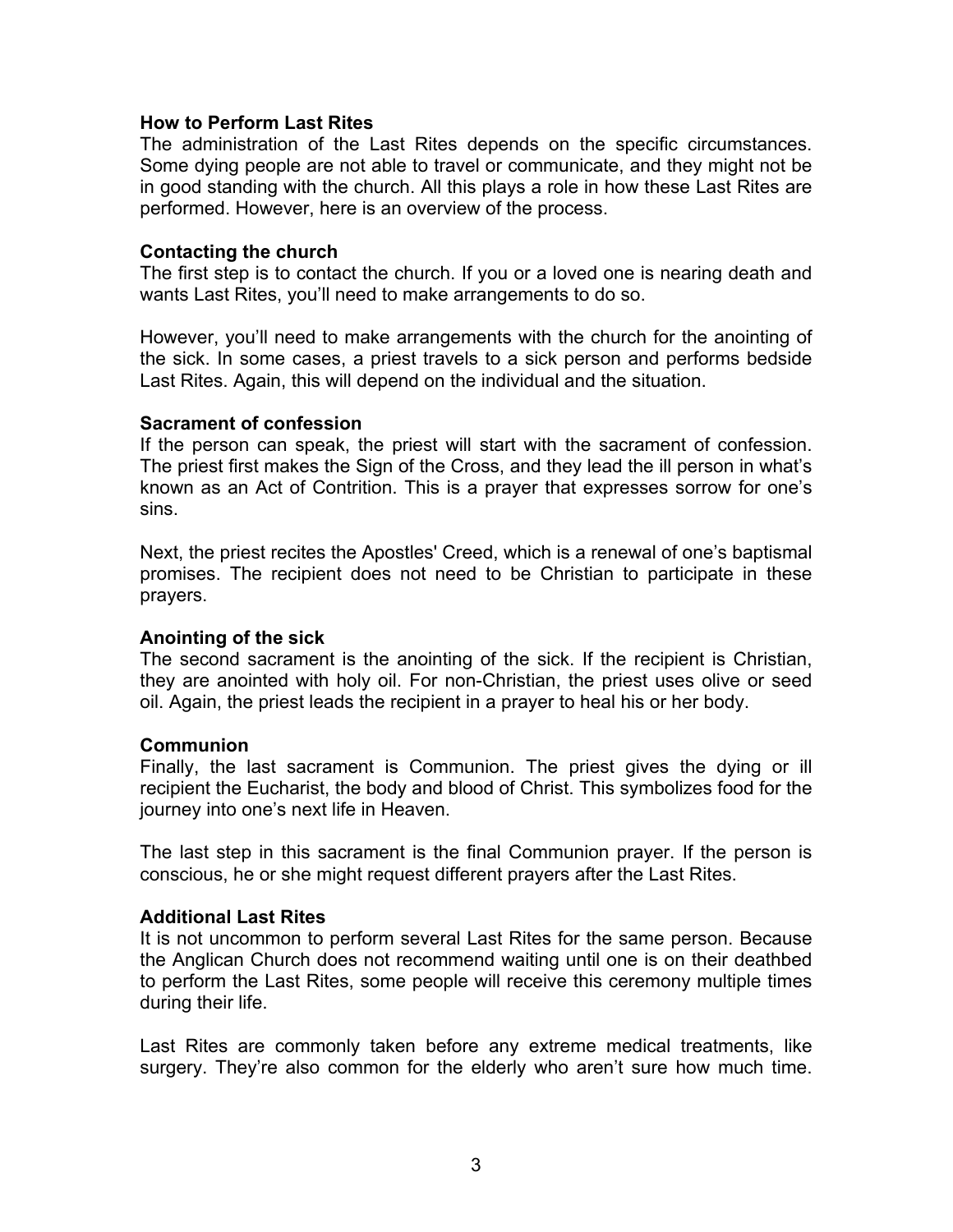they have left. The Last Rites are a way to free one's soul from sins so he or she can prepare for the afterlife in peace.

## **Last Rites: How Christian Prepare for Death**

Each culture and religion has a different approach to death. For Anglicans, this means holding a Mass of Christian Burial, listening to Christian funeral songs, and performing Last Rites. In Anglican tradition, the Last Rites are a way to protect those who are in grave danger of dying. This ritual prepares the soul to face their final judgment in the afterlife.

Christians believe that by confessing one's sins and receiving Holy Communion, a dying person is free from his or her sins in the face of God. Though these prayers and sacraments were originally called the Last Rites because they were the last thing a person received before dying, this is no longer the case. Today, the Christian Church recommends these Last Rites to anyone who is facing death in some way, whether that's by old age or disease.

The Last Rites bring peace to those approaching death as well as their families. In the Christian faith, this means turning to the church.

The last rites, in Christian Faith, are the last prayers and ministrations given to an individual of the faith, when possible, shortly before death. They may be administered to those awaiting execution, mortally injured, or terminally ill. Lasts rites can not be performed on people who have already died.

### **Obtaining the Sacrament of the Sick**

• Seek the sacrament long before imminent death. Priests, who often serve in multiple locations, may be occupied with other duties and unable to respond. Weekend Mass schedules often prevent priests from reaching dying people.

• If someone is seriously ill, call the parish and inform the priest or staff member. Leave the full name of the person, institution, room number and phone number of the caregiver.

Don't assume that the hospital or nursing home will call the parish. Don't be shy about following up. Messages get garbled and lost.

• Find out which staff person at a hospital, hospice or nursing home is responsible for spiritual care. Many institutions, especially Christian ones, have contact with priests assigned to provide the sacraments. These priests work in partnership with your pastor.

• A person who is facing major surgery or who has any form of serious illness, including addictions or mental problems, may be anointed at the parish. Some parishes schedule the sacrament of the sick regularly, usually after Mass. Also, the sacrament may be repeated if a person's condition worsens over time. However, there is no need to anoint a person again if he or she has been recently anointed.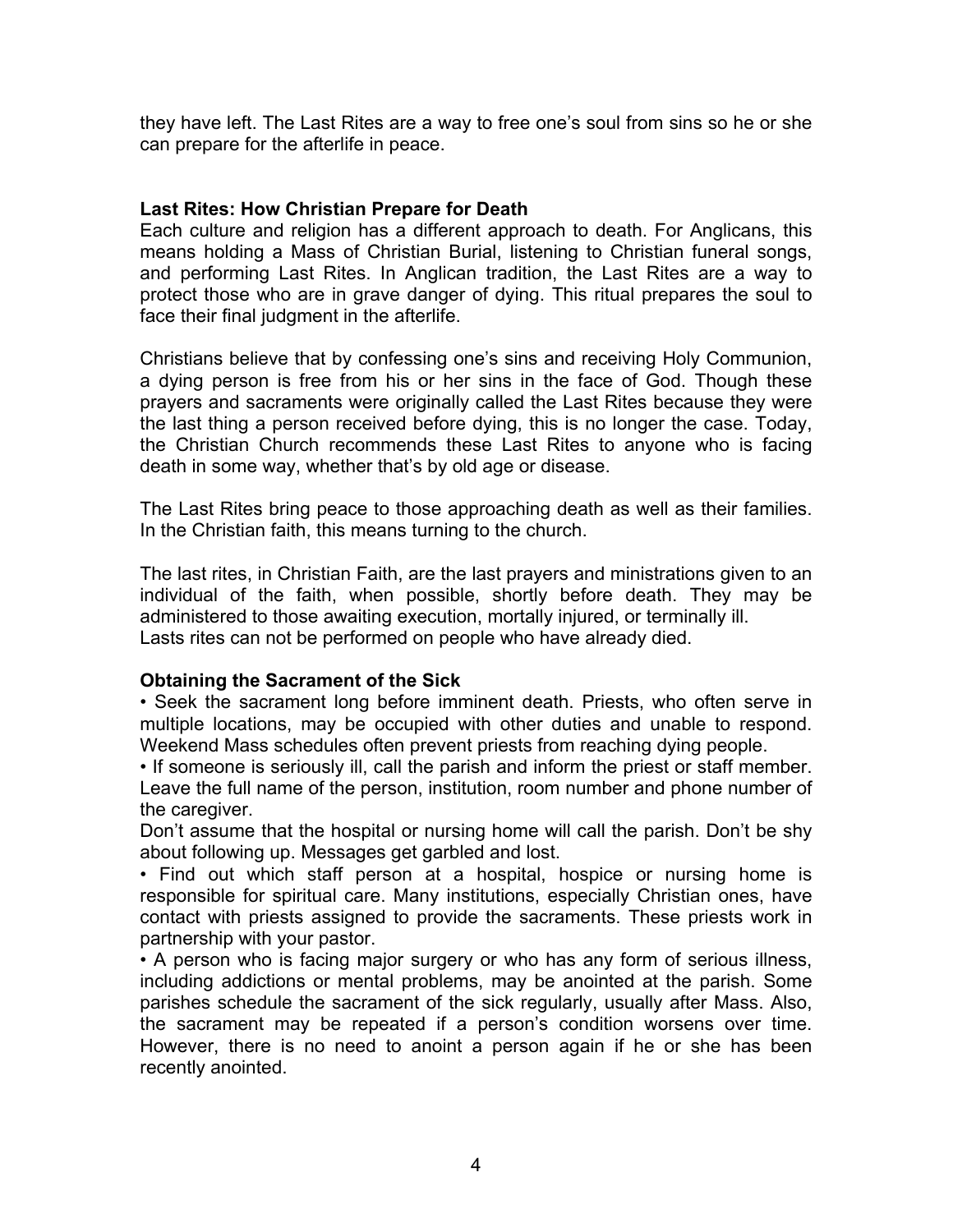All the prayers in the Last Rites refer to the living person, not a corpse. Though some of the prayers mention the possibility of imminent death, they simply commend a living person to God's mercy. There is nothing like an absolution of a dead person.

We discover the true purpose of the sacrament of the sick by examining its current formula. As the priest anoints the sick person with the Oil of the Sick, he says these carefully chosen words: "Through this holy anointing, may the Lord in his love and mercy help you with the grace of the Holy Spirit. May the Lord who frees you from sin save you and raise you up amen."

This prayer requests three specific things from the Lord. First, it seeks "help" through "the grace of the Holy Spirit."

This help can take several forms: patient endurance of physical suffering, provision of useful medical care, renewed hope, and perhaps even miraculous healing, which does happen now and then.

Second, the prayer asks for forgiveness of sin. Here we see a clear linkage between the sacrament of the sick and penance, which may also be offered by the priest during his visit to the sick person. If the sick person cannot confess his or her sins because of unconsciousness or the inability to speak, the sacrament of the sick forgives all sins. This freedom from sin – spiritual disease – is vastly more important than mere physical healing, which is always temporary in that every healed person will eventually die.

Third, the formula concludes by requesting that the sick person be "raised up." The phrase "raised up" has a double meaning: "raised up" from the particular disease or injury; and, much more importantly, "raised up" from death into the Resurrection of Christ at the end of time. In light of the sacramental formula, it makes no sense to celebrate the sacrament of the sick for someone already dead.

So, what happens if the priest doesn't get to the dying person in time? Then a priest may administer the sacraments "conditionally." This may happen if the person has just expired or if there is any doubt that the person is truly dead. In cases like this, the priest will administer the sacraments with the assumption that the person is still alive. Most priests will do this if the apparent death happened within 20 or 30 minutes. But no one would anoint a corpse already in the morgue.

Also, the Anglican Ritual contains prayers that can be said in the presence of a dead person, and a priest or deacon may bless the body with Holy Water. These prayers and ritual acts offer grieving people support and hope in a time of trauma and darkness.

Sad to say, many people now die without receiving the sacraments. This happens because some people wait until their loved one is on the verge of death and then can't find a priest.